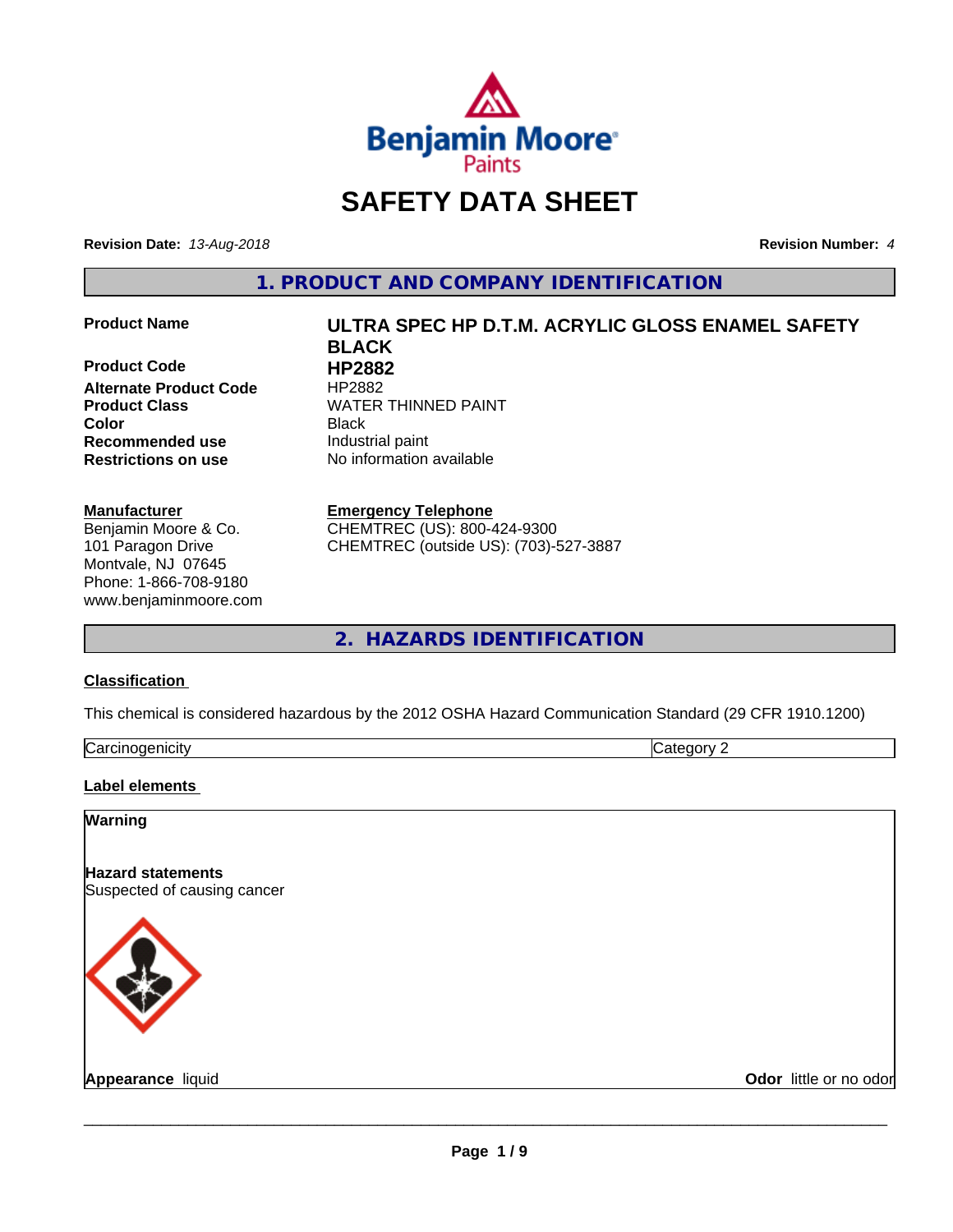### **Precautionary Statements - Prevention**

Obtain special instructions before use Do not handle until all safety precautions have been read and understood Use personal protective equipment as required

### **Precautionary Statements - Response**

IF exposed or concerned: Get medical advice/attention

# **Precautionary Statements - Storage**

Store locked up

#### **Precautionary Statements - Disposal**

Dispose of contents/container to an approved waste disposal plant

#### **Hazards not otherwise classified (HNOC)**

Not applicable

# **Other information**

No information available

# **3. COMPOSITION INFORMATION ON COMPONENTS**

| <b>Chemical name</b>                                               | CAS No.                     | $\mathbf{a}$<br><br>eiaht. |
|--------------------------------------------------------------------|-----------------------------|----------------------------|
| .<br>' diisobutvrate<br>-propanediol<br>'.4-trimeth∨l-<br>. ت<br>. | $-\sim$<br>6846-50          |                            |
| black<br>arborز                                                    | 0C.<br>$\sim$<br>. აპპ-შნ-" |                            |

|                                                  | 4. FIRST AID MEASURES                                                                                    |
|--------------------------------------------------|----------------------------------------------------------------------------------------------------------|
| <b>General Advice</b>                            | No hazards which require special first aid measures.                                                     |
| <b>Eye Contact</b>                               | Rinse thoroughly with plenty of water for at least 15 minutes and consult a<br>physician.                |
| <b>Skin Contact</b>                              | Wash off immediately with soap and plenty of water while removing all<br>contaminated clothes and shoes. |
| <b>Inhalation</b>                                | Move to fresh air. If symptoms persist, call a physician.                                                |
| Ingestion                                        | Clean mouth with water and afterwards drink plenty of water. Consult a physician<br>if necessary.        |
| <b>Most Important</b><br><b>Symptoms/Effects</b> | None known.                                                                                              |
| <b>Notes To Physician</b>                        | Treat symptomatically.                                                                                   |
|                                                  | 5. FIRE-FIGHTING MEASURES                                                                                |

**Suitable Extinguishing Media** Use extinguishing measures that are appropriate to local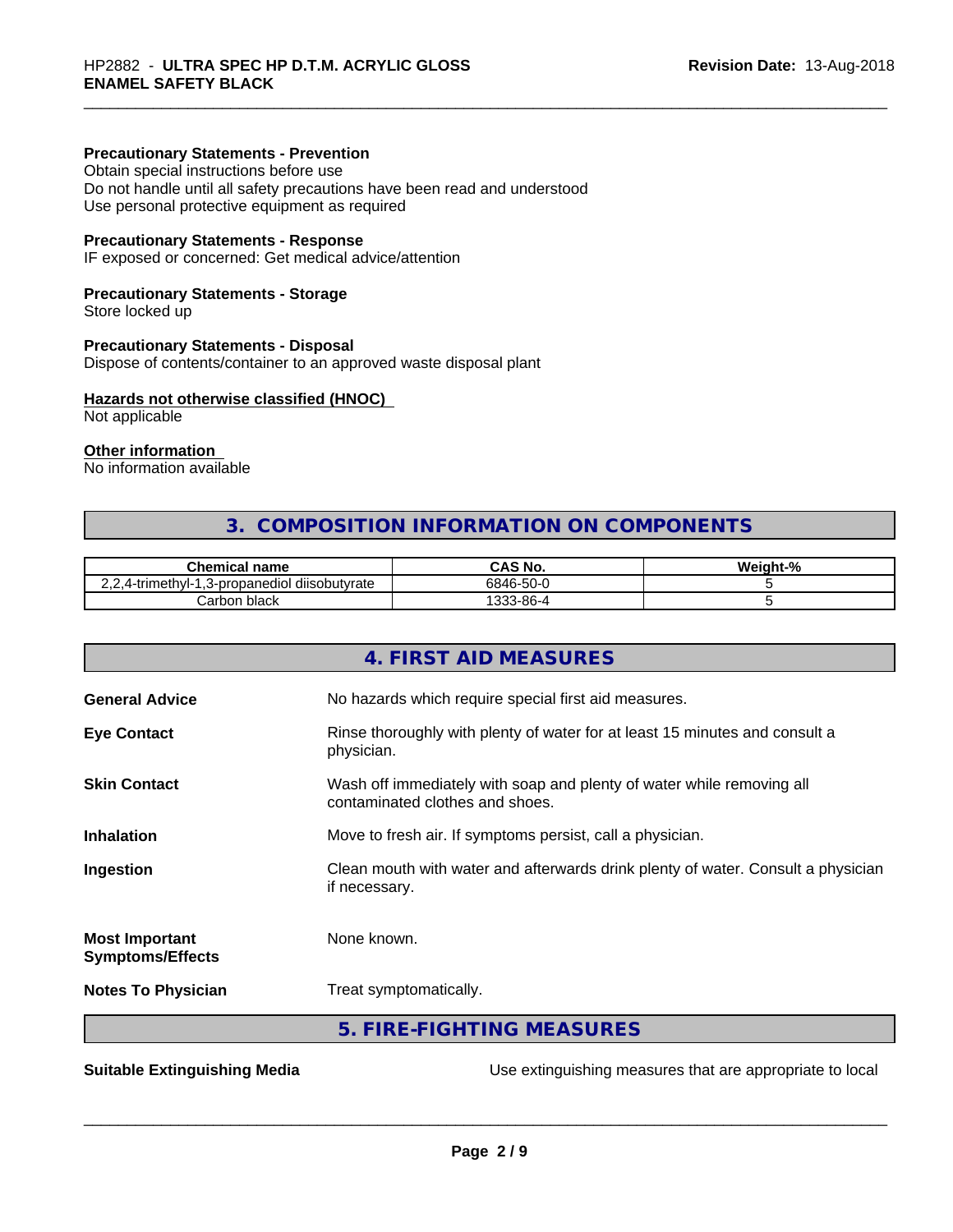|                                                                                  | circumstances and the surrounding environment.                                                                                               |
|----------------------------------------------------------------------------------|----------------------------------------------------------------------------------------------------------------------------------------------|
| <b>Protective Equipment And Precautions For</b><br><b>Firefighters</b>           | As in any fire, wear self-contained breathing apparatus<br>pressure-demand, MSHA/NIOSH (approved or equivalent)<br>and full protective gear. |
| <b>Specific Hazards Arising From The Chemical</b>                                | Closed containers may rupture if exposed to fire or<br>extreme heat.                                                                         |
| <b>Sensitivity To Mechanical Impact</b>                                          | No.                                                                                                                                          |
| <b>Sensitivity To Static Discharge</b>                                           | <b>No</b>                                                                                                                                    |
| <b>Flash Point Data</b><br>Flash Point (°F)<br>Flash Point (°C)<br><b>Method</b> | 250<br>121<br><b>PMCC</b>                                                                                                                    |
| <b>Flammability Limits In Air</b>                                                |                                                                                                                                              |
| Lower flammability limit:<br><b>Upper flammability limit:</b>                    | Not applicable<br>Not applicable                                                                                                             |
| <b>NFPA</b><br>Health: 1<br>Flammability: 1                                      | <b>Instability: 0</b><br><b>Special: Not Applicable</b>                                                                                      |
| <b>NFPA Legend</b><br>0 - Not Hazardous                                          |                                                                                                                                              |

- 
- 1 Slightly
- 2 Moderate
- 3 High
- 4 Severe

*The ratings assigned are only suggested ratings, the contractor/employer has ultimate responsibilities for NFPA ratings where this system is used.*

*Additional information regarding the NFPA rating system is available from the National Fire Protection Agency (NFPA) at www.nfpa.org.*

|                                                                                           | 6. ACCIDENTAL RELEASE MEASURES                                                                                                                                                   |  |  |
|-------------------------------------------------------------------------------------------|----------------------------------------------------------------------------------------------------------------------------------------------------------------------------------|--|--|
| <b>Personal Precautions</b>                                                               | Avoid contact with skin, eyes and clothing. Ensure adequate ventilation.                                                                                                         |  |  |
| <b>Other Information</b>                                                                  | Prevent further leakage or spillage if safe to do so.                                                                                                                            |  |  |
| See Section 12 for additional Ecological Information.<br><b>Environmental precautions</b> |                                                                                                                                                                                  |  |  |
| <b>Methods for Cleaning Up</b>                                                            | Soak up with inert absorbent material. Sweep up and shovel into suitable<br>containers for disposal.                                                                             |  |  |
|                                                                                           | 7. HANDLING AND STORAGE                                                                                                                                                          |  |  |
| <b>Handling</b>                                                                           | Avoid contact with skin, eyes and clothing. Avoid breathing vapors, spray mists or<br>sanding dust. In case of insufficient ventilation, wear suitable respiratory<br>equipment. |  |  |

**Storage** Keep container tightly closed. Keep out of the reach of children.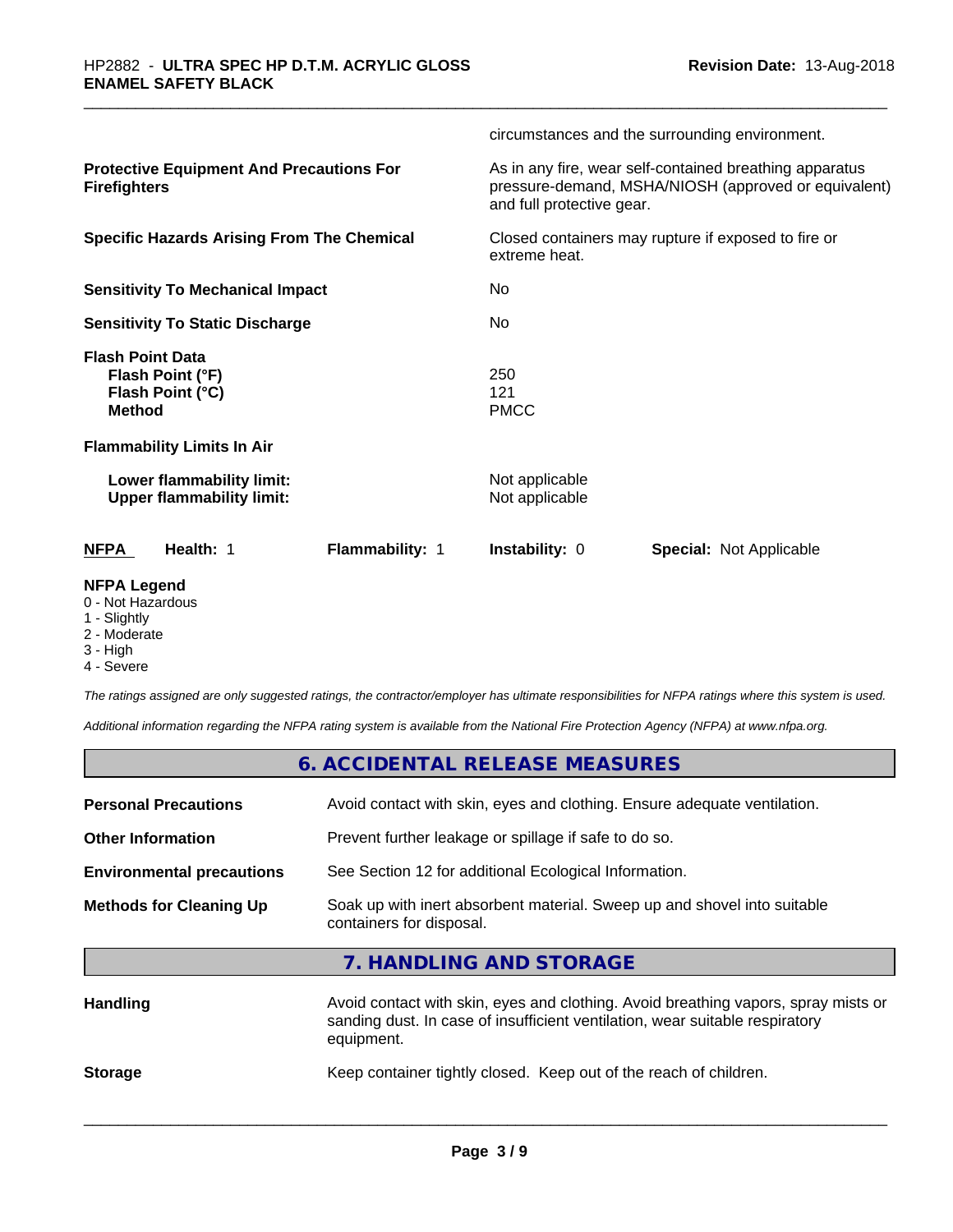#### **Incompatible Materials** No information available

# **8. EXPOSURE CONTROLS/PERSONAL PROTECTION**

### **Exposure Limits**

| <b>Chemical name</b> | ACGIH <sup>-</sup><br>. . | וסם געפ<br>--                   |
|----------------------|---------------------------|---------------------------------|
| black<br>じarbor      | TM/A<br>`ma/m∘<br>v v     | <b>TWA</b><br>na/m<br>1.)<br>◡. |

### **Legend**

ACGIH - American Conference of Governmental Industrial Hygienists Exposure Limits OSHA - Occupational Safety & Health Administration Exposure Limits N/E - Not Established

| <b>Engineering Measures</b>          | Ensure adequate ventilation, especially in confined areas.                                                                          |
|--------------------------------------|-------------------------------------------------------------------------------------------------------------------------------------|
| <b>Personal Protective Equipment</b> |                                                                                                                                     |
| <b>Eye/Face Protection</b>           | Safety glasses with side-shields.                                                                                                   |
| <b>Skin Protection</b>               | Protective gloves and impervious clothing.                                                                                          |
| <b>Respiratory Protection</b>        | In case of insufficient ventilation wear suitable respiratory equipment.                                                            |
| <b>Hygiene Measures</b>              | Avoid contact with skin, eyes and clothing. Remove and wash contaminated<br>clothing before re-use. Wash thoroughly after handling. |

# **9. PHYSICAL AND CHEMICAL PROPERTIES**

| Density (Ibs/gal)<br>$8.4 - 8.8$<br>$1.00 - 1.05$<br><b>Specific Gravity</b><br>pH<br><b>Viscosity (cps)</b><br>Solubility(ies)<br><b>Water solubility</b><br><b>Evaporation Rate</b><br>Vapor pressure @20 °C (kPa)<br>Vapor density<br>Wt. % Solids<br>$35 - 45$<br><b>Vol. % Solids</b><br>$30 - 40$<br>Wt. % Volatiles<br>$55 - 65$<br>$60 - 70$<br>Vol. % Volatiles<br>< 150<br><b>VOC Regulatory Limit (g/L)</b><br>212<br><b>Boiling Point (°F)</b><br>100<br><b>Boiling Point (°C)</b><br><b>Freezing Point (°F)</b><br>32<br><b>Freezing Point (°C)</b><br>0<br>250<br>Flash Point (°F)<br>121<br>Flash Point (°C)<br><b>Method</b><br><b>PMCC</b><br><b>Flammability (solid, gas)</b> | No information available<br>No information available<br>No information available<br>No information available<br>No information available<br>No information available<br>No information available<br>Not applicable |
|-------------------------------------------------------------------------------------------------------------------------------------------------------------------------------------------------------------------------------------------------------------------------------------------------------------------------------------------------------------------------------------------------------------------------------------------------------------------------------------------------------------------------------------------------------------------------------------------------------------------------------------------------------------------------------------------------|--------------------------------------------------------------------------------------------------------------------------------------------------------------------------------------------------------------------|
| <b>Upper flammability limit:</b>                                                                                                                                                                                                                                                                                                                                                                                                                                                                                                                                                                                                                                                                | Not applicable                                                                                                                                                                                                     |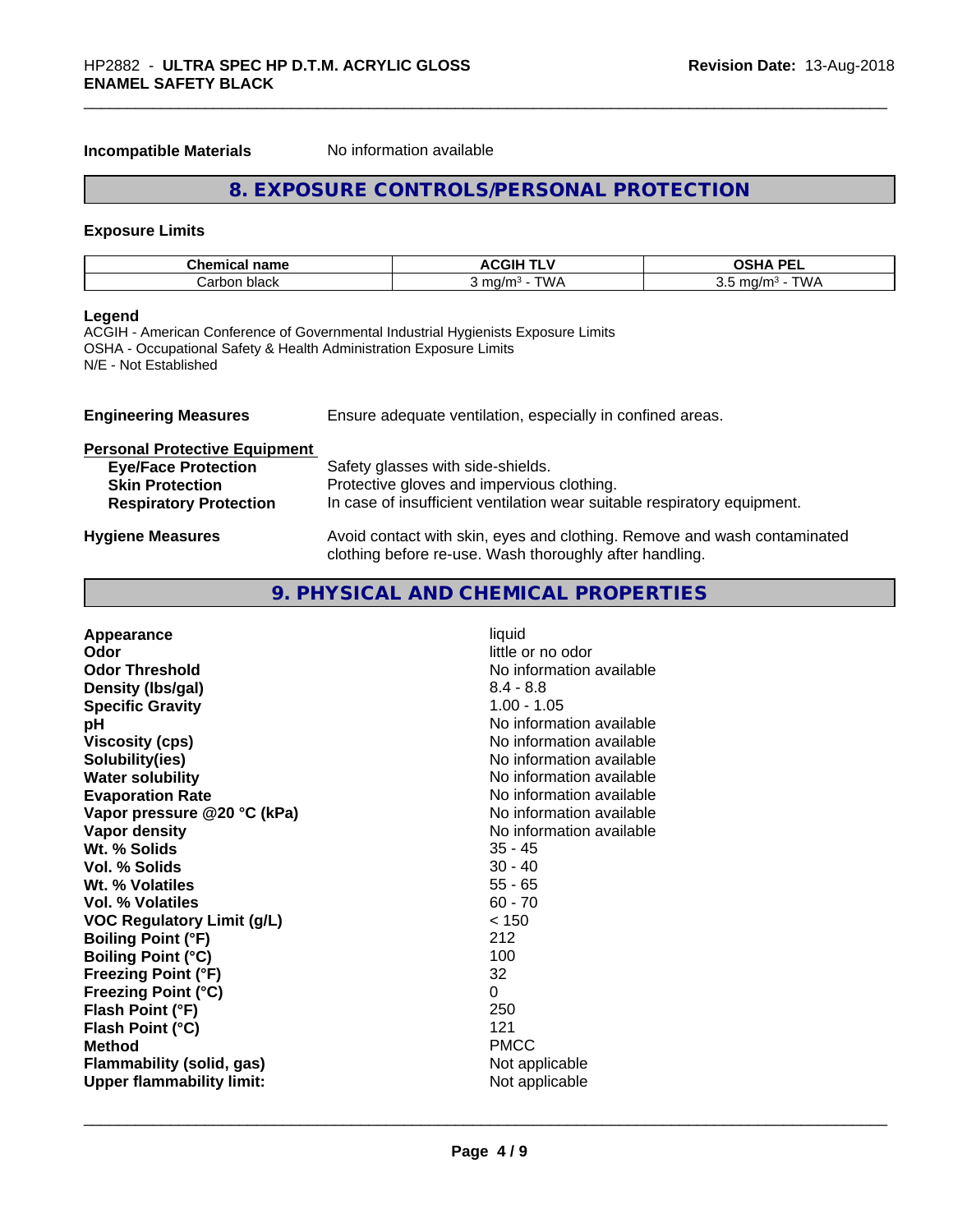**Lower flammability limit:**<br> **Autoignition Temperature (°F)** Not applicable Not applicable not a Not applicable **Autoignition Temperature (°F)**<br> **Autoignition Temperature (°C)** No information available Autoignition Temperature (°C)<br>
Decomposition Temperature (°F)<br>
No information available **Decomposition Temperature (°F)**<br> **Decomposition Temperature (°C)**<br>
No information available **Decomposition Temperature (°C)**<br>Partition coefficient

**No information available** 

# **10. STABILITY AND REACTIVITY**

| <b>Reactivity</b>                       | Not Applicable                           |
|-----------------------------------------|------------------------------------------|
| <b>Chemical Stability</b>               | Stable under normal conditions.          |
| <b>Conditions to avoid</b>              | Prevent from freezing.                   |
| <b>Incompatible Materials</b>           | No materials to be especially mentioned. |
| <b>Hazardous Decomposition Products</b> | None under normal use.                   |
| Possibility of hazardous reactions      | None under normal conditions of use.     |

# **11. TOXICOLOGICAL INFORMATION**

#### **Product Information**

#### **Information on likely routes of exposure**

**Principal Routes of Exposure** Eye contact, skin contact and inhalation.

**Acute Toxicity** 

**Product Information** No information available

#### **<u>Symptoms related to the physical, chemical and toxicological characteristics</u>**

**Symptoms** No information available

#### **Delayed and immediate effects as well as chronic effects from short and long-term exposure**

| Eye contact                     | May cause slight irritation.                                                      |
|---------------------------------|-----------------------------------------------------------------------------------|
| <b>Skin contact</b>             | Substance may cause slight skin irritation. Prolonged or repeated contact may dry |
|                                 | skin and cause irritation.                                                        |
| <b>Inhalation</b>               | May cause irritation of respiratory tract.                                        |
| Ingestion                       | Ingestion may cause gastrointestinal irritation, nausea, vomiting and diarrhea.   |
| <b>Sensitization</b>            | No information available                                                          |
| <b>Neurological Effects</b>     | No information available.                                                         |
| <b>Mutagenic Effects</b>        | No information available.                                                         |
| <b>Reproductive Effects</b>     | No information available.                                                         |
| <b>Developmental Effects</b>    | No information available.                                                         |
| <b>Target organ effects</b>     | No information available.                                                         |
| <b>STOT - single exposure</b>   | No information available.                                                         |
| <b>STOT - repeated exposure</b> | No information available.                                                         |
| Other adverse effects           | No information available.                                                         |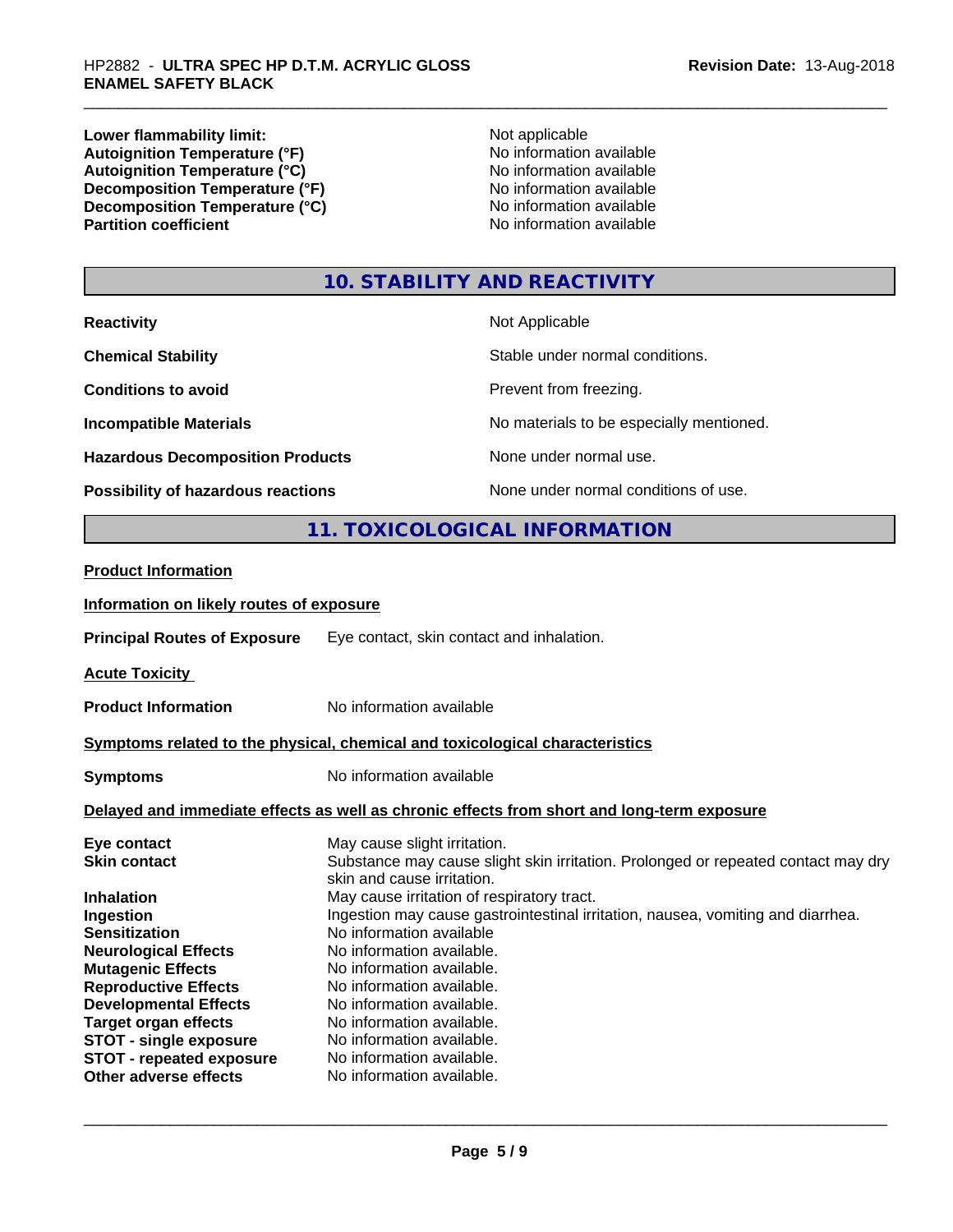**Aspiration Hazard** No information available

#### **Numerical measures of toxicity**

#### **The following values are calculated based on chapter 3.1 of the GHS document**

| <b>ATEmix (oral)</b>   | 54800 mg/kg |
|------------------------|-------------|
| <b>ATEmix (dermal)</b> | 77112 mg/kg |

#### **Component Information**

2,2,4-trimethyl-1,3-propanediol diisobutyrate LD50 Oral: > 3,200 mg/kg (Rat) vendor data LC50 Inhalation (Vapor): > 5.3 mg/L (Rat) Carbon black LD50 Oral: > 15400 mg/kg (Rat) LD50 Dermal: > 3000 mg/kg (Rabbit)

#### **Carcinogenicity**

*The information below indicateswhether each agency has listed any ingredient as a carcinogen:.*

| <b>Chemical</b><br>name   | <b>IARC</b>               | <b>NTP</b> | <b>OSHA</b> |
|---------------------------|---------------------------|------------|-------------|
|                           | .<br>2B<br>Possible Human |            | Listed      |
| $\sim$<br>black<br>Carbon | Carcinogen                |            |             |

#### **Legend**

IARC - International Agency for Research on Cancer NTP - National Toxicity Program OSHA - Occupational Safety & Health Administration

**12. ECOLOGICAL INFORMATION**

# **Ecotoxicity Effects**

The environmental impact of this product has not been fully investigated.

### **Product Information**

#### **Acute Toxicity to Fish**

No information available

#### **Acute Toxicity to Aquatic Invertebrates**

No information available

#### **Acute Toxicity to Aquatic Plants**

No information available

#### **Persistence / Degradability**

No information available.

#### **Bioaccumulation**

No information available.

#### **Mobility in Environmental Media**

No information available.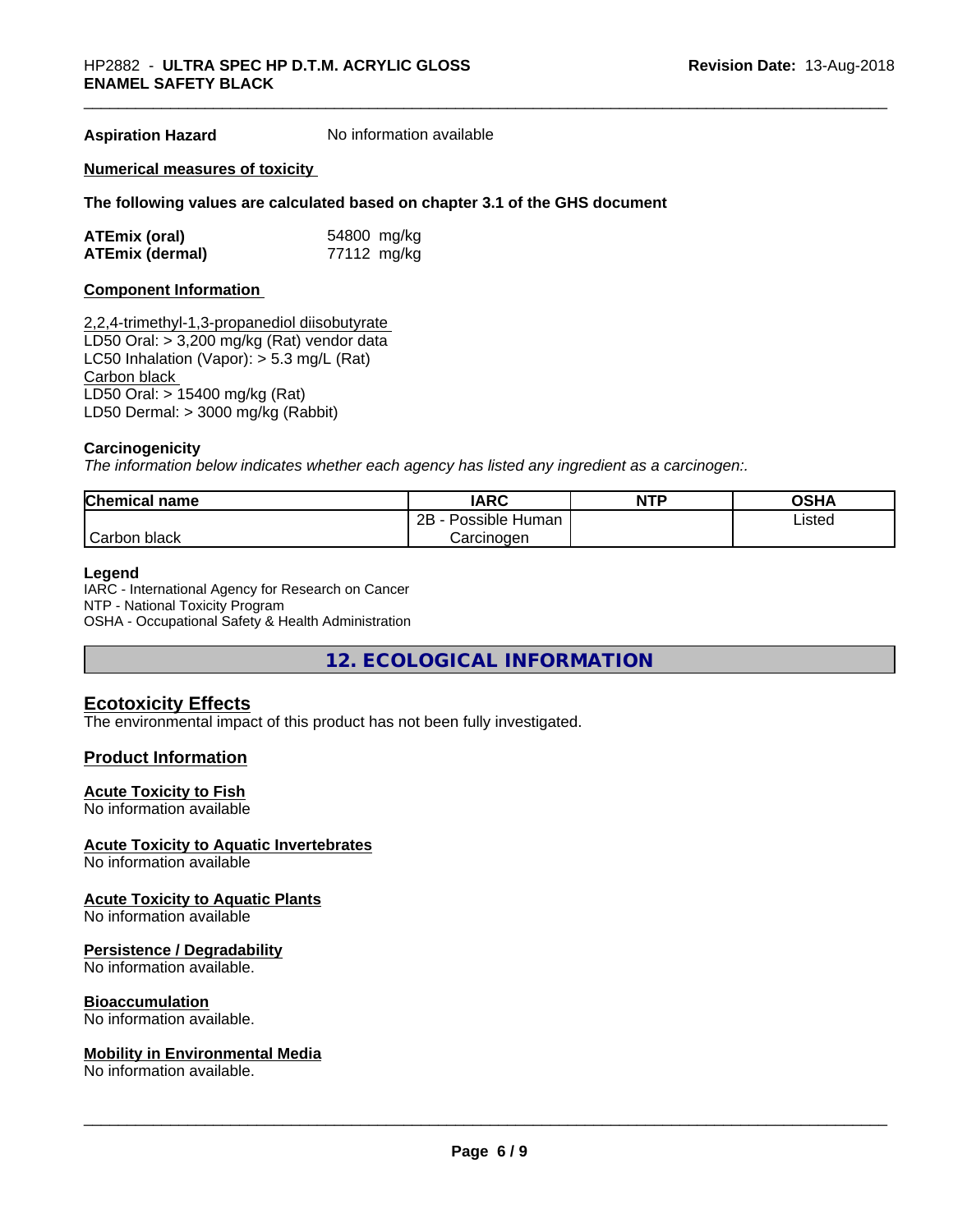#### **Ozone** No information available

**Component Information**

# **Acute Toxicity to Fish**

No information available

# **Acute Toxicity to Aquatic Invertebrates**

No information available

#### **Acute Toxicity to Aquatic Plants**

No information available

|                                  | 13. DISPOSAL CONSIDERATIONS                                                                                                                                                                                               |
|----------------------------------|---------------------------------------------------------------------------------------------------------------------------------------------------------------------------------------------------------------------------|
| <b>Waste Disposal Method</b>     | Dispose of in accordance with federal, state, and local regulations. Local<br>requirements may vary, consult your sanitation department or state-designated<br>environmental protection agency for more disposal options. |
|                                  | 14. TRANSPORT INFORMATION                                                                                                                                                                                                 |
| <b>DOT</b>                       | Not regulated                                                                                                                                                                                                             |
| <b>ICAO/IATA</b>                 | Not regulated                                                                                                                                                                                                             |
| <b>IMDG/IMO</b>                  | Not regulated                                                                                                                                                                                                             |
|                                  | <b>15. REGULATORY INFORMATION</b>                                                                                                                                                                                         |
| <b>International Inventories</b> |                                                                                                                                                                                                                           |

# **TSCA: United States** Yes - All components are listed or exempt.<br> **DSL: Canada** Yes - All components are listed or exempt. Yes - All components are listed or exempt.

# **Federal Regulations**

#### **SARA 311/312 hazardous categorization**

| Acute health hazard               | Nο  |
|-----------------------------------|-----|
| Chronic Health Hazard             | Yes |
| Fire hazard                       | Nο  |
| Sudden release of pressure hazard | N٥  |
| Reactive Hazard                   | N٥  |

#### **SARA 313**

Section 313 of Title III of the Superfund Amendments and Reauthorization Act of 1986 (SARA). This product contains a chemical or chemicals which are subject to the reporting requirements of the Act and Title 40 of the Code of Federal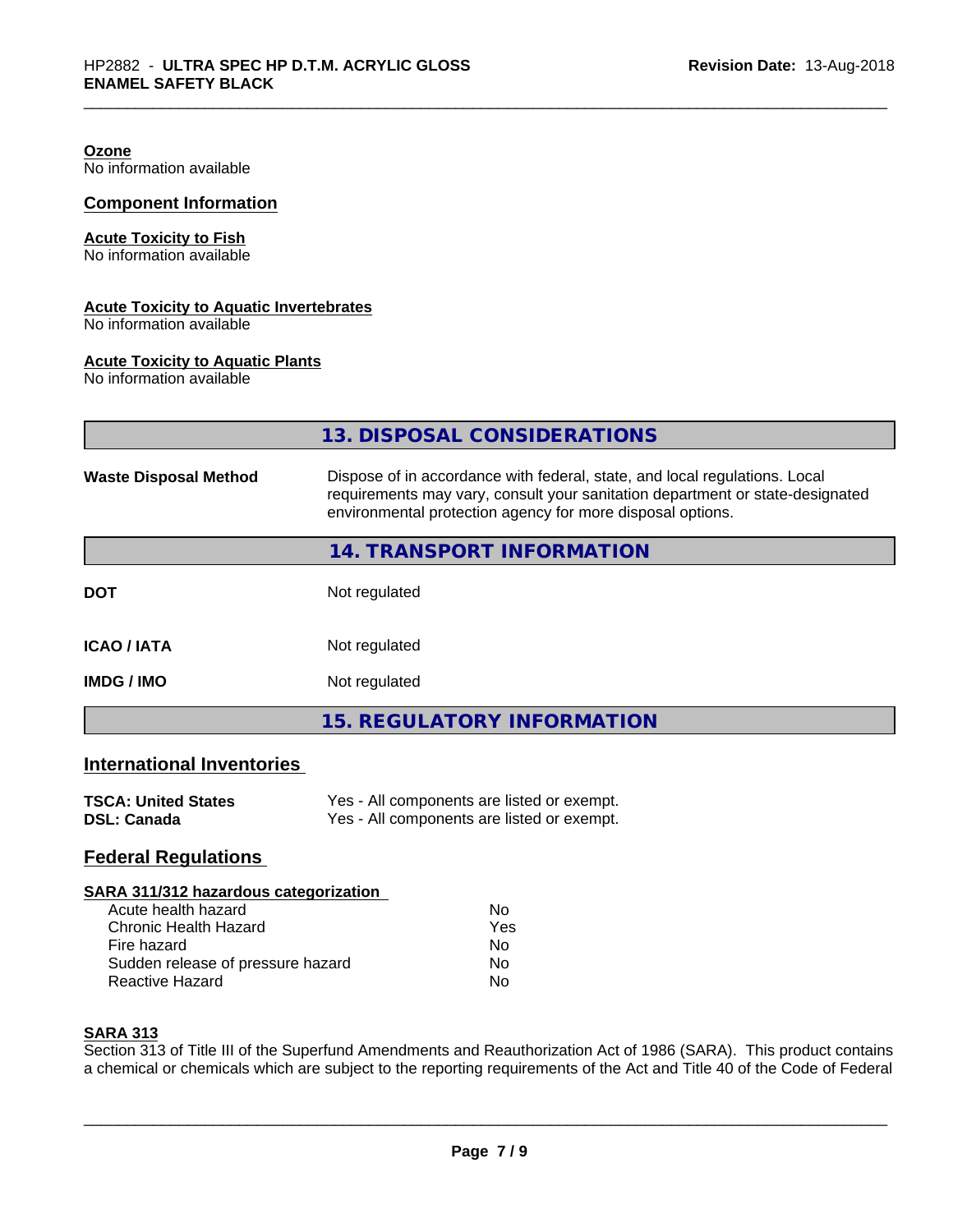Regulations, Part 372:

*None*

# **Clean Air Act,Section 112 Hazardous Air Pollutants (HAPs) (see 40 CFR 61)**

This product contains the following HAPs:

*None*

# **US State Regulations**

# **California Proposition 65**

**XX WARNING:** Cancer and Reproductive Harm– www.P65warnings.ca.gov

#### **State Right-to-Know**

| $\sim$<br>.<br>$-1$<br>name<br>- Guernica. | M 2<br>mass.<br>--aaulluscus | I<br><b>Nev</b><br><br>$-1$ | <b>`nsvivania</b> |
|--------------------------------------------|------------------------------|-----------------------------|-------------------|
| black<br>⊺arbonٽ                           |                              |                             |                   |

**Legend**

X - Listed

# **16. OTHER INFORMATION** *Note: The PPE rating has intentionally been left blank. Choose appropriate PPE that will protect employees from the hazards the material will present under the actual normal conditions of use. Caution: HMISÒ ratings are based on a 0-4 rating scale, with 0 representing minimal hazards or risks, and 4 representing significant hazards or risks. Although HMISÒ ratings are not required on MSDSs under 29 CFR 1910.1200, the preparer, has chosen to provide them. HMISÒ ratings are to be used only in conjunction with a fully implemented HMISÒ program by workers who have received appropriate HMISÒ training. HMISÒ is a registered trade and service mark of the NPCA. HMISÒ materials may be purchased exclusively from J. J. Keller (800) 327-6868.* **HMIS** - **Health:** 1\* **Flammability:** 1 **Reactivity:** 0 **PPE:** - **HMIS Legend** 0 - Minimal Hazard 1 - Slight Hazard 2 - Moderate Hazard 3 - Serious Hazard 4 - Severe Hazard **- Chronic Hazard** X - Consult your supervisor or S.O.P. for "Special" handling instructions.

 **WARNING!** If you scrape, sand, or remove old paint, you may release lead dust. LEAD IS TOXIC. EXPOSURE TO LEAD DUST CAN CAUSE SERIOUS ILLNESS, SUCH AS BRAIN DAMAGE, ESPECIALLY IN CHILDREN. PREGNANT WOMEN SHOULD ALSO AVOID EXPOSURE.Wear a NIOSH approved respirator to control lead exposure. Clean up carefully with a HEPA vacuum and a wet mop. Before you start, find out how to protect yourself and your family by contacting the National Lead Information Hotline at 1-800-424-LEAD or log on to www.epa.gov/lead.